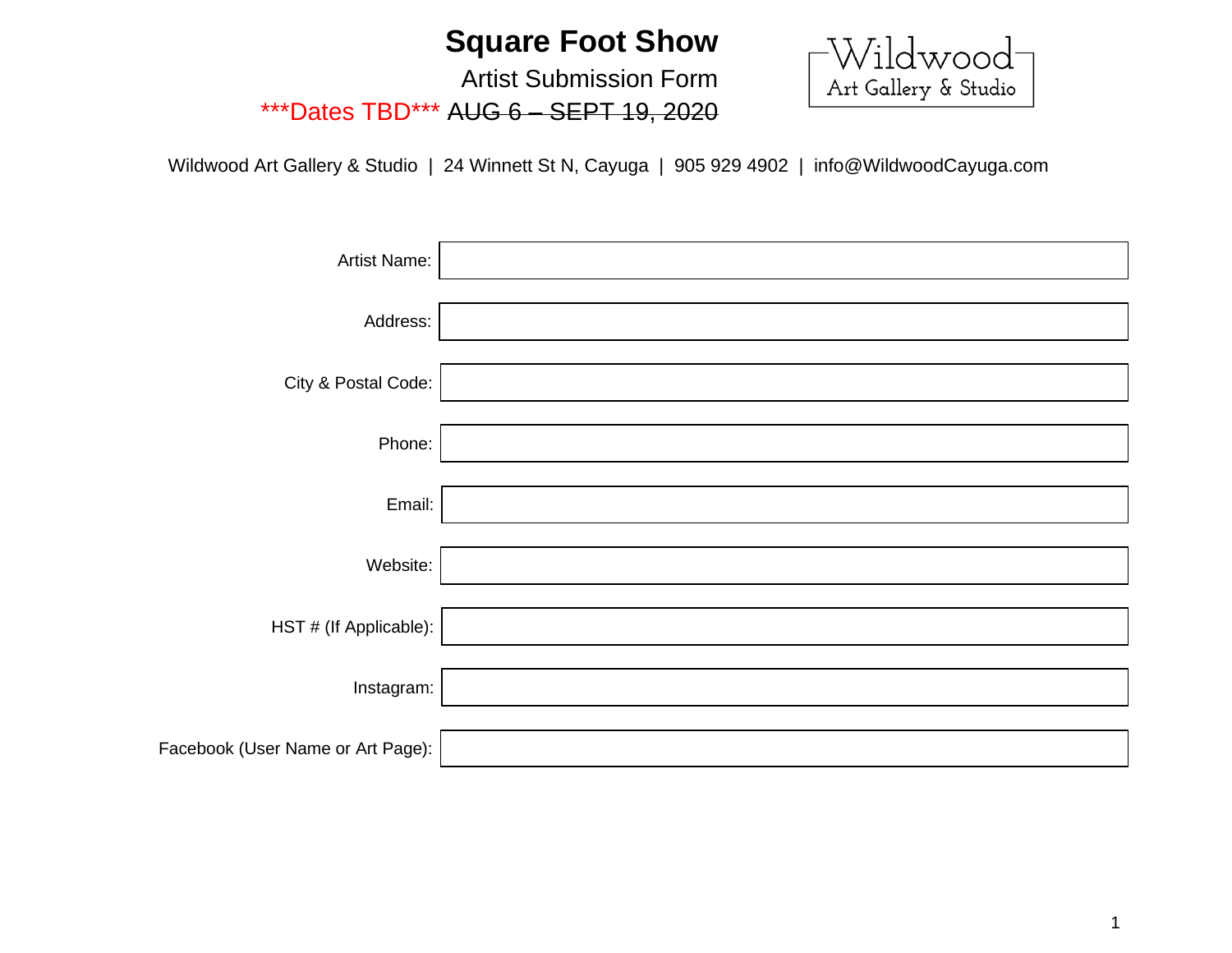# **Square Foot Show**

Artist Submission Form

\*\*\*Dates TBD\*\*\* AUG 6 – SEPT 19, 2020

Wildwood<br>Art Gallery & Studio

Wildwood Art Gallery & Studio | 24 Winnett St N, Cayuga | 905 929 4902 | info@WildwoodCayuga.com

### **Submission & Show Details:**

#### **\*\*\*All Dates to be revised when it's possible to do so \*\*\***

- Deadline for submission of artworks via email is **Thursday July 16**
- **Art Drop off Dates: Thursday July 30, Friday 31 & Sat Aug 1st, during gallery hours (11am-4pm)**
- Show Runs: **Thurs. AUG 6 – Sat. SEPT 19, 2020**
- **Opening Reception: Sat AUG 8TH, 1-3pm - Artists are welcome to attend, but not mandatory**
- **Email submission form, jpegs of artwork & brief bio** to [info@WildwoodCayuga.com](mailto:info@WildwoodCayuga.com) by submission deadline
- **Please no walk ins.** All artwork will be approved by Kerry Walford. If your submission is accepted, you will receive an email notification.
- Open to all hang-able artwork mediums; painting, drawing, photography, mixed media (all art must be original)
- Square Foot works must be **12"x12"** & **ALL works will be priced at \$250**
- Framed artwork should be in a 12"x12" frame (inside size)
- Participation Fee of \$20.00 to be part of this show. Payable at the Gallery by Cash, or by e-transfer to info@WildwoodCayuga.com (Please note there is no fee to submit to the show, but if a piece is accepted, payment must be made prior or upon delivery of artwork. Artwork delivered without payment will not be accepted.)
- **Please label Image files: LastName\_FirstName\_Title\_Medium**
- **Submissions that do not meet all the requirements above will not be excepted**
- Artwork that is Sold at Wildwood Art Gallery & Studio will be subject to a consignment split of 60% to the artist, 40% to Wildwood Art Gallery & Studio
- Images of art may be used in promotional material, and art will be available to purchase online through our website
- Artists will be notified of all sales at end of show, and will be required to submit an invoice to the gallery
- Payment to Artist for work sold will be made via e-transfer at the end of the show, once an invoice is received
- Unsold work must be picked up within a reasonable time after the show is complete